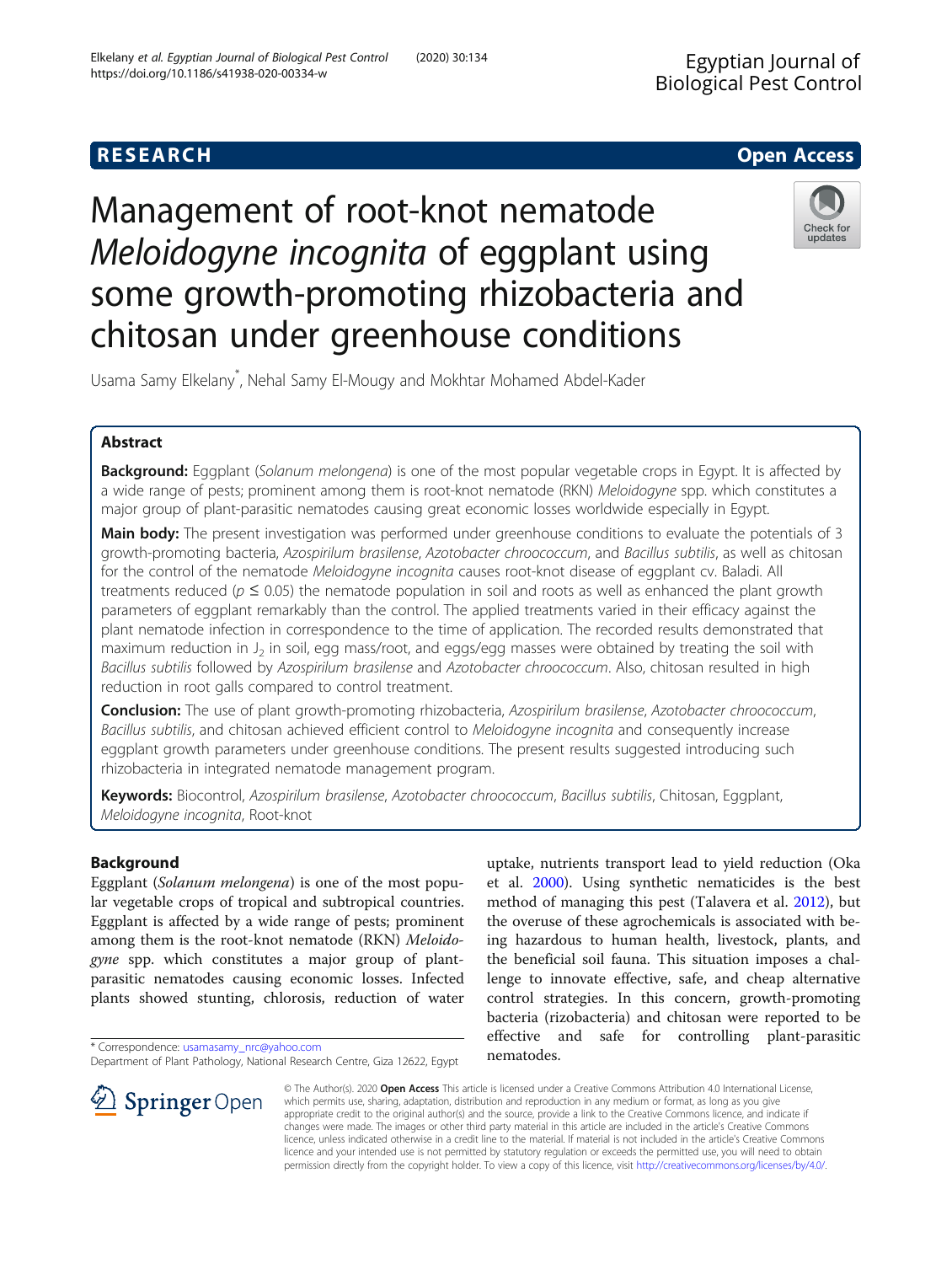It was reported that beneficial bacteria can compete with nematodes through different types of mechanisms: production of bioactive substances (toxins; metabolites such as protease, chitinase, glucanase, antibiotics, and antimicrobial peptides) which affect directly nematode's egg hatching and nematode mobility, interference with plant nematode recognition, synthesis of enzymes that can modulate plant hormone levels and indirectly by alteration of the root exudates, which make roots less attractive to nematodes and induced systemic resistance against nematode invasion. Furthermore, the bacteria can improve plant growth and productivity through production of growth hormones (IAA, gibberellins, and auxins) or converting unavailable minerals and organic compounds into available forms to plants (Khan et al. [2008](#page-6-0)). On the other hand, chitosan is a deacetylated and soluble form of chitin elicit plant defenses by increasing the biosynthesis of phytoalexins, callose, lignin, and other phenolic compounds resulted in inducing local and systemic resistance against root-knot nematode (RKN) Meloidogyne spp. also is biodegradable and environmentally safe (El-Hadrami et al. [2010](#page-5-0)). Broadly, because of the activities of such agents which are influenced by the soil biota and host plant factors, it is important to estimate them against the target nematode on the certain crop grown in native soil conditions in order to identify their effectivity.

The present work was carried out to evaluate the suppression effect of 3 rhizobacteria as well as chitosan against M. incognita infection and its population of eggplant cv. Baladi. under greenhouse conditions.

## Main text

Nematicidal potential of 3 rhizobacteria, viz. Azospirilum brasilense, Azotobacter chroococcum, and Bacillus subtilis in addition to chitosan against the root-knot nematode (RKN); Meloidogyne incognita on eggplant cv. Baladi was evaluated. Bacterial source was the Plant Pathology Dept., National Research Centre, Giza, Egypt, where the experiment was conducted in its greenhouse. All the bacterial strains were used as cell suspension at concentration of  $1 \times 10^8$  cell/ml after Abdel-Kader et al. ([2012](#page-5-0)). Meanwhile, chitosan was used as water solution at concentration of 2% (El-Sayed and Mahdy [2014-](#page-5-0)15).

## Rearing and identification of nematodes

Plastic pots (25-cm diameter) were filled with 2 kg loamy clay natural soil which was left for more than 6 months without cultivation. For nematode inoculum, pure culture of M. incognita was established from a single egg mass maintained on tomato plants under greenhouse conditions and the nematode identification was undertaken, using the perineal patterns technique (Taylor and Sasser [1978](#page-6-0)).

Nematode eggs were extracted by macerating infected tomato roots in 0.5% (v/v) NaClO as described by Hussey and Barker [\(1973\)](#page-5-0).

## Greenhouse experiment

Treatments were designated for each tested agent as follows: (1) 3 days before nematode inoculation, (2) simultaneously with nematode inoculation, and (3) simultaneously and 1 month after the first treatment. Each pot transplanted with 1-month-old eggplant seedling in the center and received 5 ml from each agent's preparation and 2000 M. incognita eggs around eggplant root zone. All treatments were replicated 5 times and the untreated plants were served as control. All pots were arranged in a complete randomized design on the bench of the greenhouse watered daily and fertilized with NPK as recommended.

## Data recorded

Sixty days after nematode inoculum plants were uprooted and root galls were counted as mean for each treatment. The roots were stained for 15 min in an aqueous solution of Phloxine B stain (0.15 g/l water), then washed with running tap water to remove residual stain and the egg mass was determined (Holbrook et al. [1983](#page-5-0)). Soils at each treatment were thoroughly mixed to represent the whole sample and the nematodes were extracted using sieving and decanting technique from an aliquot of 250 g soil. Extracted second-stage juveniles  $(J<sub>2</sub>s)$  were counted in 1 ml suspension using a counting slide under light microscope and repeated 5 times then calculated as means. Eggs/egg mass was recorded by detaching 10 egg masses from infected roots of each treatment, using a needle and exposed to sodium hypochlorite (2%) for 3 min and released eggs were counted.

Eggplant growth parameters were recorded as root and shoot lengths, fresh and dry shoot weights, and numbers of leaves/plant.

Nematode reduction % =  $[C1 - C2/C1] \times 100$ 

where  $C1 = No$ . of live nematodes juveniles in control and C2 = No. of live nematodes juveniles in treatments

Increase % = Eggplant growth parameters in Treatment − Eggplant growth parameters in control ÷ Eggplant growth parameters in control  $\times$  100

## Statistical analysis

Collected data were subjected to the analysis of variance test (ANOVA) as complete randomized design for greenhouse experiment using (Assistant) program and mean values were compared using Duncan [\(1955\)](#page-5-0) multiple range test.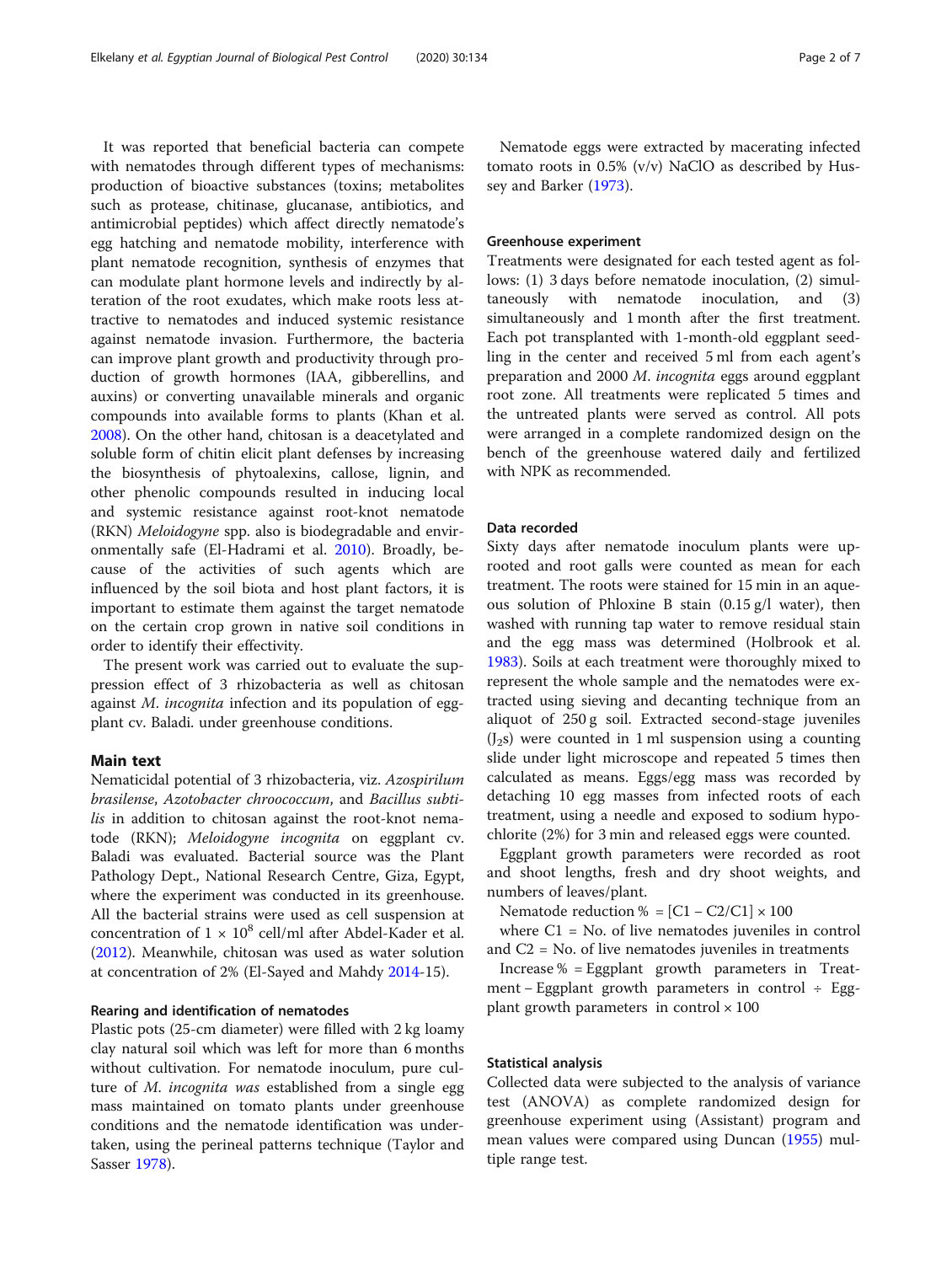## Results and discussion

## Effect of the different treatments on root-knot nematode population

Data presented in Tables 1 and [2](#page-3-0) and illustrated in Figs. [1](#page-3-0) and [2](#page-4-0) revealed the significant ( $p \le 0.05$ ) suppression effects of the applied agents A. brasilense, A. chroococcum, B. subtilis, and chitosan on M. incognita population in terms of number of  $J_2s$  in soil and roots, galls and egg mass per plant, and number of eggs/egg mass as well as improve of the different vegetative eggplant growth parameters. Among all tested agents B. subtilis performance was the best for enhancing plant growth characters and suppressing the RKN infection. Also, data in Table 1 demonstrated that soil treated with B. subtilis simultaneously and after 1 month from M. incognita egg inoculation resulted in announced low number in  $J_2$  in soil as 91  $J_2/kg$ soil followed by chitosan, A. chroococcum, and A. brasilense which recorded 119, 140, and 210  $J_2/kg$ , respectively. Also, treated soil simultaneously with egg inoculation revealed moderate rate counts of  $J_2$  in roots recorded as 29  $J_2$  in 5 g roots at *B. subtilis* application, followed by 48, 48, and 53 J<sub>2</sub>/in 5 g roots at applied treatments of A. brasilense, chitosan, and A. chroococcum, in respective order.

Illustrated data in Fig. [1](#page-3-0) showed that at soil treated with chitosan 3 days before M. incognita eggs inoculation was recorded, a reduction in root galls by 81.4%, followed by 77.7, 62.9, and 22.2% at the treatments of A. brasilense, B. subtilis, and A. chroococcum, respectively. The most prominent effect in reducing egg mass was B. subtilis when applied simultaneously plus 1 month after the first treatment recording 95.4% over control, followed by 90.9 and 40.9 with chitosan and A. chroococcum, respectively. Meanwhile, the least effect was calculated (18.2%) and was found at A. brasilense treatment over control treatment. Obtained results are in agreement with those of Tian et al. ([2007\)](#page-6-0) and Lugtenberg and Kamilova ([2009](#page-6-0)) who reported that the living bacteria in plant rhizosphere (rhizobacteria) are mostly plentiful microorganisms that revealing different modes of action against nematodes, which include production of several antibiotics, enzymes, and toxins; in addition, they can also elevate systemic resistance of plants against nematodes. The present investigation showed that B. subtilis was the most prominent bacteria in reducing nematodes population. In a harmony of these results, Kavitha et al. ([2012](#page-6-0)) and Engelbrecht et al. [\(2018](#page-5-0)) recorded substantial impact of Bacillus spp. as biocontrol agents on plant-parasitic nematodes. Under stressed conditions, these strains have multiple modes of action and a promising ability to sporulate. Furthermore, B. subtilis produce cyclic lipopeptides of surfactin and iturin which inhibit egg hatching of M. incognita and play an imperative role in increasing the percentage of juvenile mortality (El-Hadrami et al. [2010](#page-5-0)). In addition, a direct antagonism was also reported by Bacillus sp. against several plant-parasitic nematodes, i.e., Meloidogyne, Heterodera, and Rotylenchulus (Kokalis-Burelle et al. [2002](#page-6-0), and Li et al. [2005](#page-6-0)). Also, the present study revealed more effectively of A. brasilense for reducing nematode population when applied 3 days before eggs inoculum that was referred to its role as resistance elicitors, which leads to the accumulation of phytoalexin suppress nematode viability (Bashan [1998\)](#page-5-0). Also, plant growth-promoting rhizobacteria strains, e.g., Psudomonas fluorescens, Azotobacter chroococcum, and Azospirillum brasilense inhibited egg hatching and killed

Table 1 Effect of growth-promoting bacteria and chitosan on development and multiplication of root-knot nematode Meloidogyne incognita

| <b>Treatment</b>        | <b>Application</b><br>time | <b>Measured parameters</b> |                        |                  |                   |                      |  |  |
|-------------------------|----------------------------|----------------------------|------------------------|------------------|-------------------|----------------------|--|--|
|                         |                            | No. of $J_2/kg$ soil       | No. of $J_2/5$ g roots | No. of galls     | No. of egg masses | No. of eggs/egg mass |  |  |
| Azospirilum brasilense  | $\overline{A}$             | 336 b                      | 48 c                   | 120 <sub>b</sub> | 83 b              | 427 b                |  |  |
|                         | B                          | 210 d                      | 90 b                   | 115 <sub>b</sub> | 90 b              | 403 d                |  |  |
|                         | $\subset$                  | $105$ fg                   | 45 c                   | $30$ gh          | 10ef              | 339 g                |  |  |
| Azotobacter chroococcum | A                          | 214 d                      | 53 c                   | 35 <sub>fg</sub> | 10ef              | 312 h                |  |  |
|                         | B                          | 140 e                      | 40 cd                  | 90 d             | 65 c              | 387 e                |  |  |
|                         | C                          | 109f                       | 45 c                   | 105c             | 85 b              | 378 e                |  |  |
| Bacillus subtilis       | A                          | 231 c                      | 29 d                   | 45 ef            | 15 <sub>e</sub>   | 423 bc               |  |  |
|                         | B                          | 91q                        | 45 c                   | 40 ef            | 10ef              | 320 h                |  |  |
|                         | C                          | 115f                       | 42 c                   | 25h              | 10ef              | 409 cd               |  |  |
| Chitosan                | A                          | 240 с                      | 76.8 b                 | $115$ bc         | 40 d              | 361 f                |  |  |
|                         | B                          | 119f                       | 88.4 b                 | $30$ gh          | 5 f               | 344 g                |  |  |
|                         | C                          | 210 d                      | 79.7 b                 | 50 e             | 40 d              | 320 h                |  |  |
| Untreated control       |                            | 1035 a                     | 186 a                  | 135a             | 110a              | 458 a                |  |  |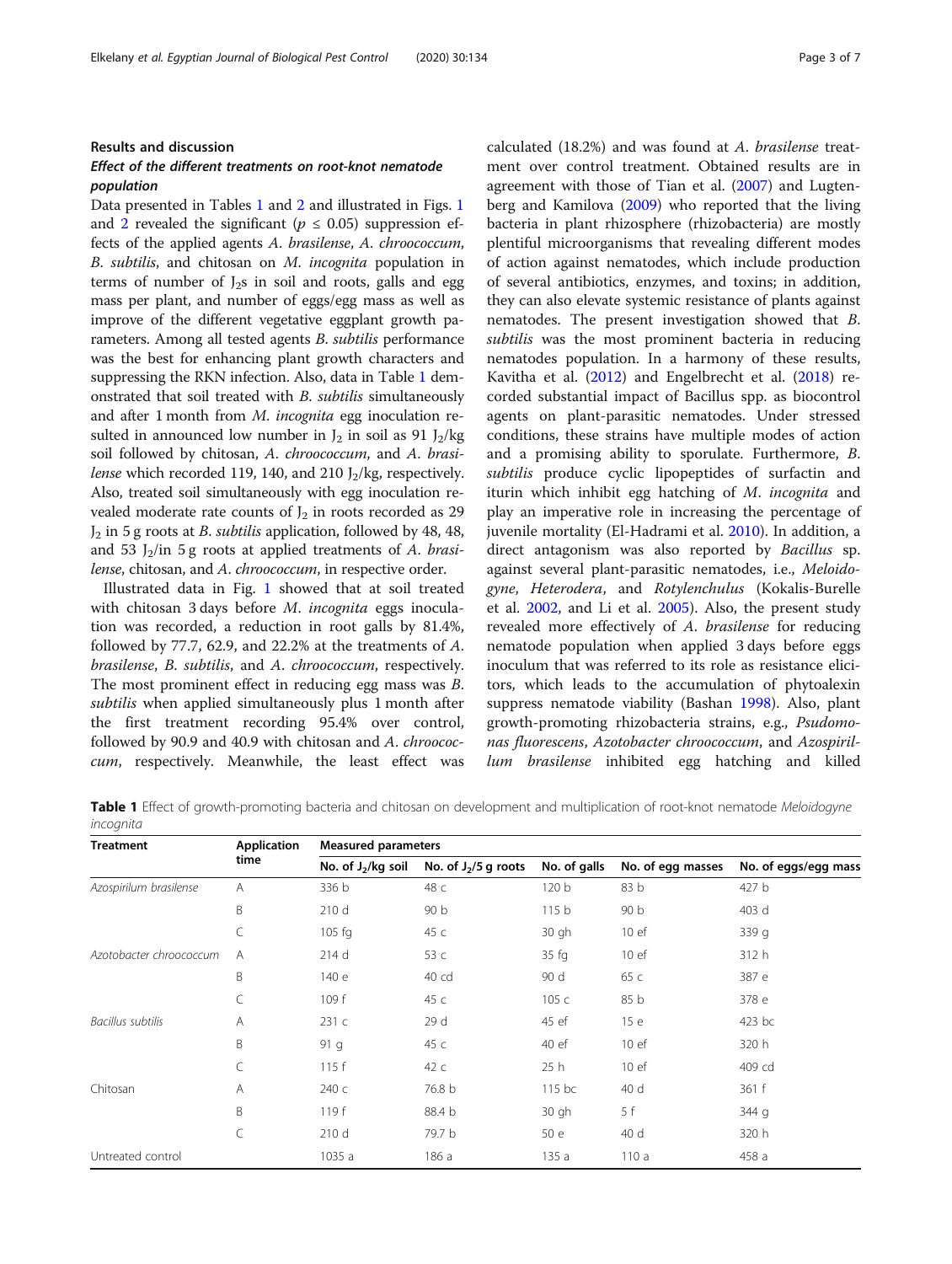<span id="page-3-0"></span>Table 2 Effect of growth-promoting bacteria and chitosan on plant morphogenesis of eggplants infected with root-knot nematode Meloidogyne incognita

| <b>Treatments</b>       | Time of     | Plant morphogenesis |         |                         |                  |              |  |  |
|-------------------------|-------------|---------------------|---------|-------------------------|------------------|--------------|--|--|
|                         | application | Plant height (cm)   |         | Shoot system weight (g) |                  | Nos.         |  |  |
|                         |             | Shoot               | Root    | Fresh                   | Dry              | οf<br>leaves |  |  |
| Azospirilum brasilense  | A           | 24 de               | 12.5 cd | 40q                     | 8 cd             | 6 d          |  |  |
|                         | B           | 29ab                | $14$ bc | 44 fg                   | $10$ bc          | 7 cd         |  |  |
|                         | С           | $27$ bc             | 15ab    | 46 f                    | 8 cd             | 7 cd         |  |  |
| Azotobacter chroococcum | A           | 31.5 ab             | 17a     | 56 e                    | 8 cd             | 7 cd         |  |  |
|                         | B           | 33 a                | 16ab    | 78 b                    | $10$ bc          | 9 bc         |  |  |
|                         | С           | 25.5 cd             | 15ab    | 54 e                    | 8 cd             | 13a          |  |  |
| Bacillus subtilis       | Α           | 33a                 | 16ab    | 64 d                    | 10 <sub>bc</sub> | 9 bc         |  |  |
|                         | B           | 33 a                | $14$ bc | 70 с                    | 12ab             | 11ab         |  |  |
|                         | С           | $31$ ab             | 13 cd   | 98 a                    | 14 a             | 12a          |  |  |
| Chitosan                | Α           | $25$ de             | 12 cd   | 48 f                    | 12ab             | 6 d          |  |  |
|                         | B           | $27$ bc             | 11 de   | 48 f                    | $10$ bc          | 6 d          |  |  |
|                         | C           | 25.5 cd             | 12 cd   | 48 f                    | 13a              | 9 bc         |  |  |
| Control                 |             | 15 e                | 9 e     | 29 h                    | 7 d              | 5 d          |  |  |

A simultaneously, B simultaneously and after 1 month, C 3 days before eggs



and chitosan. A, simultaneously; B, simultaneously and after 1 month; C,3 days before eggs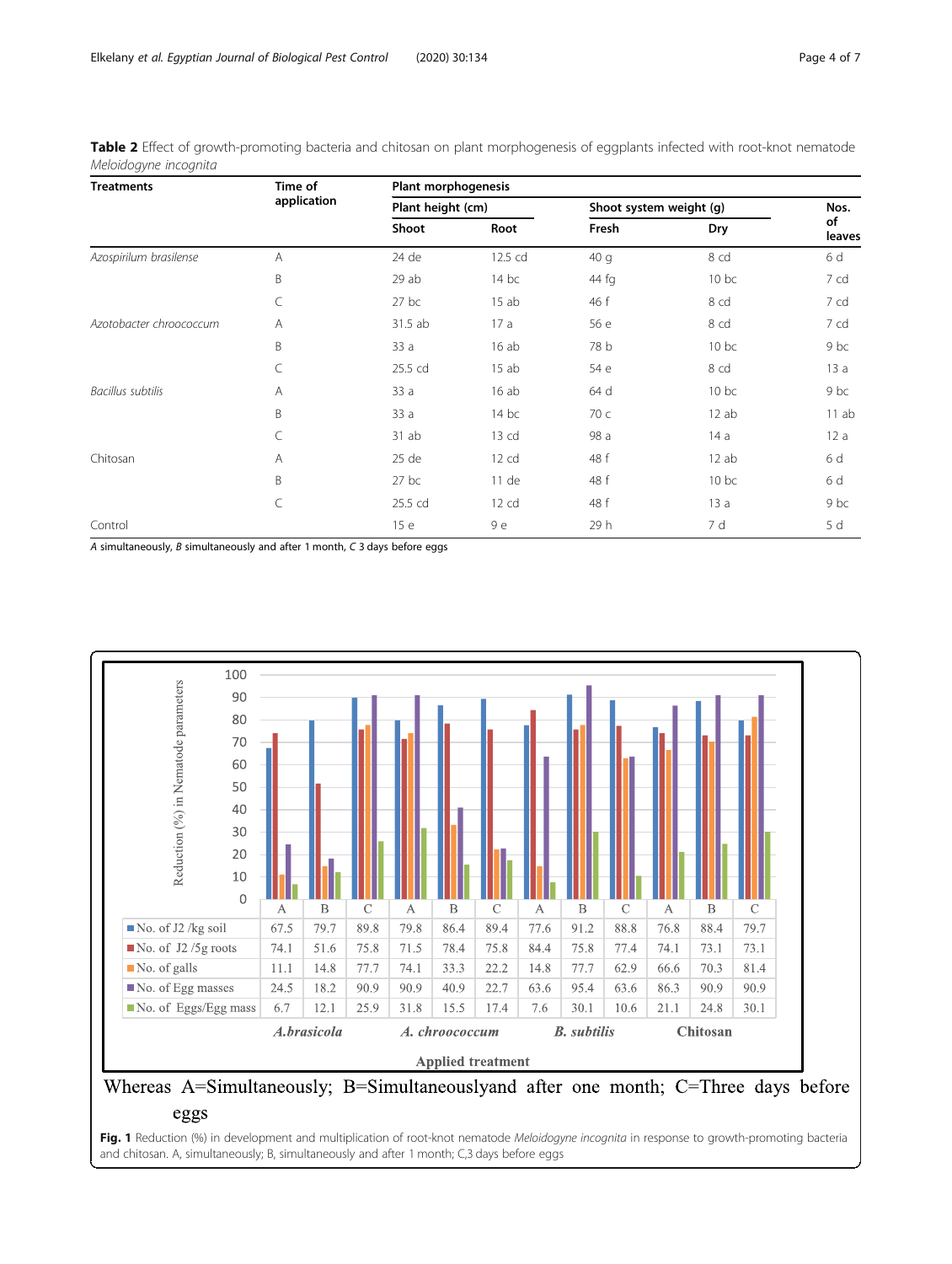<span id="page-4-0"></span>

Fig. 2 Increasing (%) in morphogenesis of infected eggplant with root-knot nematode Meloidogyne incognita in response to promoting bacteria and chitosan. A, simultaneously; B, simultaneously and after 1 month; C, 3 days before eggs

juveniles by producing a wide variety of antibiotics, sidrophores, hydrolytic enzymes, organic compounds, HCN, phenol oxidation, and protease (Insunza et al. [2002](#page-5-0), and Siddiqui et al. [2005](#page-6-0)). On the other hand, Chitosan is one of the auspicious agents utilized against plant pathogens as it displays a wide range of antimicrobial activities and shows a hypersensitive response to pathogens infection (Kulikov et al. [2006](#page-6-0)). Chitosan have revealed antiviral, antibacterial, and antifungal effects and have been suggested for many agricultural uses. Also, it has been utilized for controlling disease or reducing their development and enhancing plant inherent defenses (El-Hadrami et al. [2010\)](#page-5-0). Obtained results of chitosan on M. incognita reproduction and eggplant growth in agreement with those of Khalil and Badawy ([2012\)](#page-6-0) who demonstrated that chitosan decrease the severity of root-knot disease by inducing physiological alterations in both nematodes and plants that prevent successful reproduction of the nematodes and supply local and systemic resistance (Aboud et al. [2002](#page-5-0)). Likewise, exhibition elicitor activity by chitosan has been reported through induction of local and systemic resistance mechanisms of tomato plants against M. incognita (Radwan et al. [2012\)](#page-6-0).

## Effect of different treatments on vegetative eggplant growth parameters

Results presented in Table [2](#page-3-0) demonstrated different significant ( $P \leq 0.05$ ) stimulatory effects of the evaluated agents on vegetative eggplant growth parameters in terms of shoot, root lengths, fresh, dry shoot weights, and numbers of leaves relative to different times of application. The highest percent increase in plant height 33.0 cm was achieved by the application of B. subtilis simultaneously and simultaneously plus 1 month later, while adding *B. subtilis* 3 days before inoculation resulted in 98 g and 14 g fresh and dry shoot weights and the numbers of leaves calculated as 12, in relevant respective order. Treatments of A. chroococcum ranked second for enhancing eggplant growth parameters than the control, followed by A. brasilense and chitosan (Table [2\)](#page-3-0).

Moreover, illustrated data in Fig. 2 revealed the highest calculated increase over control treatment in plant height shoot and root length as 120, 77.7 and 237.9, 100, 140.0% for fresh, weights of shoot system, and numbers of leaves at B. subtilis either applied as simultaneously and 3 days before inoculation treatments, in relevant respective order. The significant effects on eggplant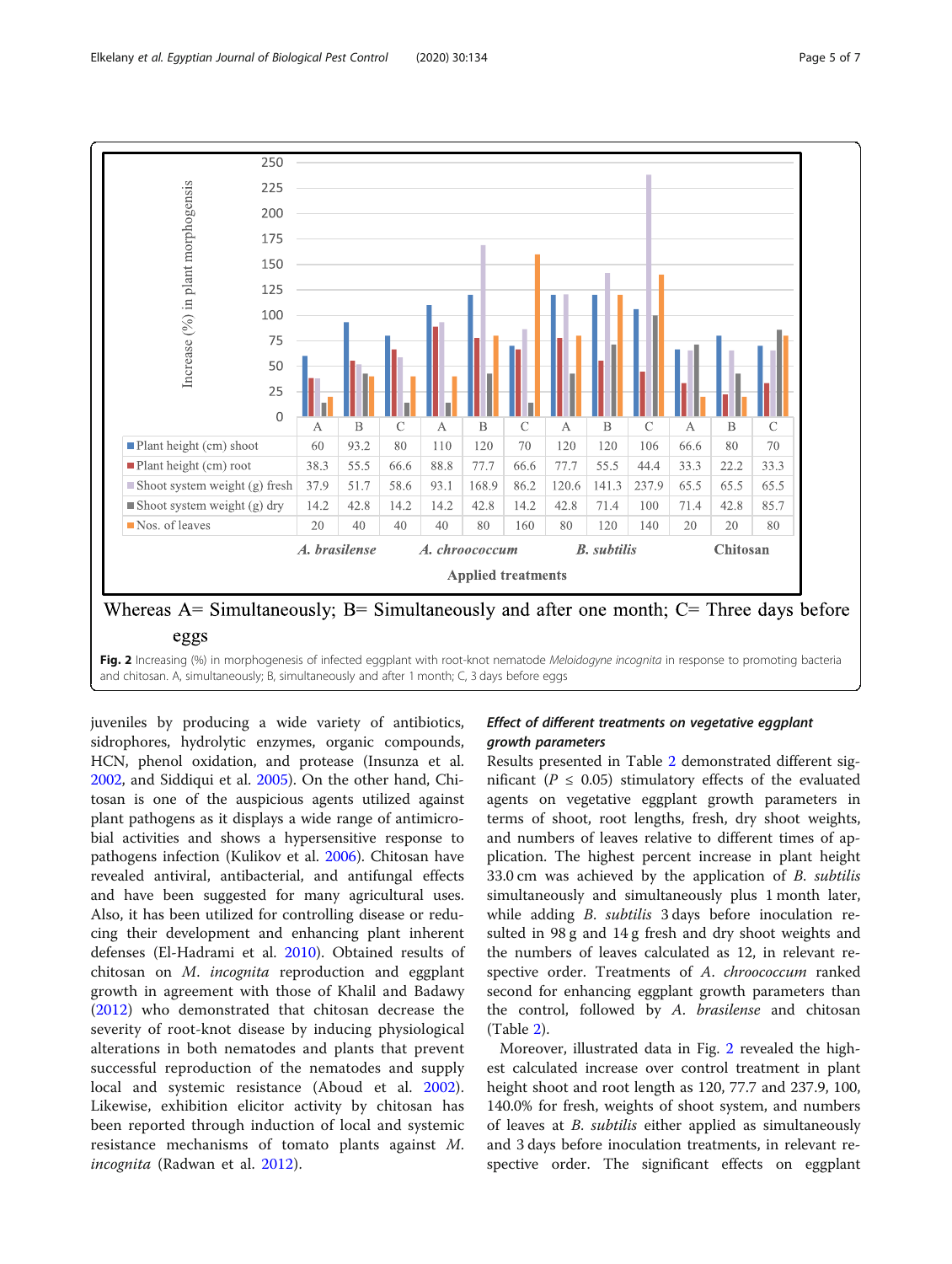<span id="page-5-0"></span>growth given by the rhizobacteria would mainly be due to the increase in root length which in turn increases the mineral uptake in plants, and the production and regulation of phyto-hormones lead to increase of biomass; moreover, these bacteria survive in soil around plants and can provide growth promotion materials and furthermore suppression of disease-causing organisms (Tian et al. [2007;](#page-6-0) Lugtenberg and Kamilova [2009](#page-6-0)). Also, Morsy et al. ([2009](#page-6-0)) and Soliman et al. ([2011](#page-6-0)) stated that A. chroococcum and A. brasilense improve plant growth parameters as well as chemical components by the production of growth hormones (IAA, gibberellins, and auxins) or by converting unavailable minerals and organic compounds into forms available to plants. Furthermore, Morgenstern and Okon ([1987\)](#page-6-0) found that A. brasilense increased root hair formation and produced more lateral roots which lead to increase the nutrient uptake and improve plant growth.

In the present investigation, the positive effect on eggplant growth parameters was recorded by chitosan. These results are in agreement with Khalil and Badawy ([2012](#page-6-0)) and El-Sayed and Mahdy (2014-15) who revealed that the capability of chitosan to stimulate and manufacture defense compounds and modulate the soil's biological and physical properties which improve plant growth parameters, i.e., root and shoot length and weights compared to the plants treated with nematode alone. Likewise, Ashif et al. (2017) reported the affectivity of chitosan applied to maximize reduction in egg mass/root, eggs/egg mass, nematode population, and root-knot indices in cultivated eggplant compared to the control. They added that application of chitosan increased plant growth, i.e., plant length, fresh and dry weights, pollen fertility, and yield as well as some biochemical parameters such as chlorophyll, carotenoid content, and antioxidant enzymes. They conclude that the eliciting activity of chitosan and activating systemic resistance in the plant as well as during decomposition it release different toxic chemical compounds which have fatal effects against  $J_2$  and multiplication of the RKN, M. incognita.

## Conclusion

The results concluded that using the plant growthpromoting rhizobacteria, A. brasilense, A. chroococcum, B. subtilis, and chitosan achieved efficient control to the RKN, M. incognita with consequent increase in eggplant growth under greenhouse conditions. Such approach could be generally used successfully for controlling plant-parasitic nematode affecting economic crops.

#### Abbreviations

#### Acknowledgements

The authors are grateful to Dr. Hoda Hussein Ameen, Department of Plant Pathology, National Research Centre, Egypt, for her guidance throughout this work and manuscript revision.

## Authors' contributions

MA suggested the aim of study, designed the experimental work, and wrote and revised the manuscript. NE shared in the experimental design, prepared the bioagents cultures and performed the statistical analysis of the collected data. UE shared in the experimental design, performed, followed the greenhouse work, carried out all the nematode investigations, and collected and tabulated data. All authors read and approved the final manuscript.

#### Funding

This work was supported in part with the In-House Project No. 11030132 of the National Research Center, Giza, Egypt. This support includes greenhouse, pots, eggplant transplants, and chemical used.

#### Availability of data and materials

The datasets used and/or analyzed during the current study are available from the authors on reasonable request.

#### Ethics approval and consent to participate

Not applicable

Consent for publication

Not applicable

#### Competing interests

The authors declare that there are no competing interests.

#### Received: 15 June 2020 Accepted: 21 October 2020 Published online: 04 November 2020

#### References

- Abdel-Kader MM, El-Mougy NS, Aly MDE, Lashin SM (2012) Long activity of stored formulated bio-agents against some soil-borne plant pathogenic fungi causing root rot of some vegetables. J Appl Sci Res 8(4):1882–1892 <http://www.aensiweb.com/old/jasr/jasr/2012/1882-1892.pdf>
- Aboud HM, Fattah FA, Al-Heeti AA, Saleh HM (2002) Efficiency of chitosan in inducing systemic acquired resistance against the root-knot nematode (Meloidogyne javanica (Treub) Chitwood) on tomato. Arab J Plant Prot 20:93– 98
- Asif M, Ahmad F, Tariq M, Khan A, Ansari T, Khan F, Siddiqui AM (2017) Potential of chitosan alone and in combination with agricultural wastes against the root-knot nematode, Meloidogyne incognita infesting eggplant. J Plant Prot Res 57(3):1–8.
- Bashan Y (1998) Azospirillum plant growth-promoting strains are nonpathogenic on tomato, pepper, cotton. and wheat. Can J Microbiol 44:168–174. [https://](https://doi.org/10.1139/cjm-44-2-168) [doi.org/10.1139/cjm-44-2-168](https://doi.org/10.1139/cjm-44-2-168)
- Duncan DB (1955) Multiple ranges and multiple F. test. Biometrics 11:11–24
- El-Hadrami A, Lorne RA, El-Hadrami I, Daayf F (2010) Chitosan in plant protection. Mar. Drugs 8:968–987. <https://doi.org/10.3390/md8040968>
- El-Sayed SM, Mahdy ME (2014-2015) Effect of chitosan on root-knot nematode, Meloidogyne javanica on tomato plants. Int J Chem Tech Res. 7 (4):1985-1992. [https://pdfs.semanticscholar.org/e0a5/1cec6d80c77a1f80d9112412f432fdf645](https://pdfs.semanticscholar.org/e0a5/1cec6d80c77a1f80d9112412f432fdf645e4.pdf) [e4.pdf](https://pdfs.semanticscholar.org/e0a5/1cec6d80c77a1f80d9112412f432fdf645e4.pdf)
- Engelbrecht G, Horak I, Peet J, van Rensburg J, Claassens S (2018) Bacillus-based bionematicides: development, modes of action and commercialization. Biocon Sci Technol 28(7):629–653. [https://doi.org/10.1080/09583157.2018.](https://doi.org/10.1080/09583157.2018.1469000) [1469000](https://doi.org/10.1080/09583157.2018.1469000)
- Holbrook CC, Knauft DA, Dikson DW (1983) A technique for screening peanut for resistance to Meloidogyne arenaria. Plant Dis 57:957–958 [https://www.apsnet.](https://www.apsnet.org/publications/PlantDisease/BackIssues/Documents/1983Articles/PlantDisease67n09_957.PDF) [org/publications/PlantDisease/BackIssues/Documents/1983Articles/](https://www.apsnet.org/publications/PlantDisease/BackIssues/Documents/1983Articles/PlantDisease67n09_957.PDF) [PlantDisease67n09\\_957.PDF](https://www.apsnet.org/publications/PlantDisease/BackIssues/Documents/1983Articles/PlantDisease67n09_957.PDF)
- Hussey RS, Barker KR (1973) A comparison of methods collecting inocula of Meloidogyne spp. including a new technique. Plant Dis Repter 57:1025–1028
- Insunza V, Alstrom S, Eriksson KB (2002) Root bacteria from nematicidal plants and their biocontrol potential against trichodorid nematodes in potato. Plant Soil 241:271–278. <https://doi.org/10.1023/A:1016159902759>

J2: Second-stage juvenile; IAA: Indole acetic acid; RKN: Root-knot nematode; A: Simultaneously; B: Simultaneously and after one month; C: Three days before eggs